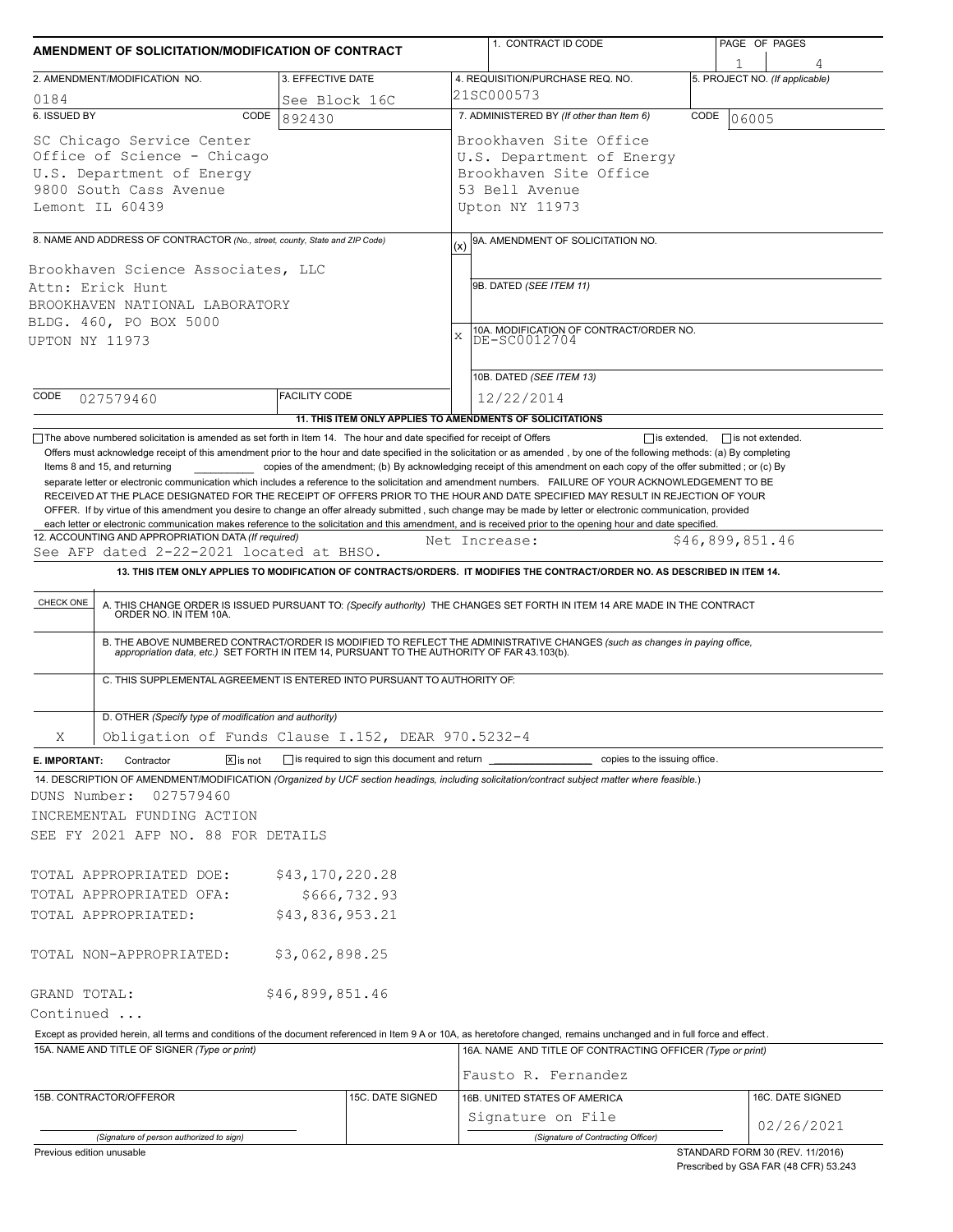**CONTINUATION SHEET** DE-SC0012704/0184 REFERENCE NO. OF DOCUMENT BEING CONTINUED **EXAMPLE 2008** PAGE OF

NAME OF OFFEROR OR CONTRACTOR

| ITEM NO. | SUPPLIES/SERVICES                                                                          | QUANTITY UNIT |     | <b>UNIT PRICE</b> | <b>AMOUNT</b> |
|----------|--------------------------------------------------------------------------------------------|---------------|-----|-------------------|---------------|
| (A)      | (B)                                                                                        | (C)           | (D) | (E)               | (F)           |
|          |                                                                                            |               |     |                   |               |
|          | PREVIOUS CONTRACT AMOUNT: \$4,151,289,820.83<br>\$4,198,189,672.29<br>NEW CONTRACT AMOUNT: |               |     |                   |               |
|          |                                                                                            |               |     |                   |               |
|          | LIST OF CHANGES:                                                                           |               |     |                   |               |
|          | Reason for Modification: Funding Only Action                                               |               |     |                   |               |
|          | Total Amount for this Modification: \$46,899,851.46                                        |               |     |                   |               |
|          | New Total Amount for this Version:                                                         |               |     |                   |               |
|          | \$4,198,189,672.29                                                                         |               |     |                   |               |
|          | New Total Amount for this Award: \$4,198,189,672.29                                        |               |     |                   |               |
|          | Obligated Amount for this Modification:                                                    |               |     |                   |               |
|          | \$46,899,851.46                                                                            |               |     |                   |               |
|          | New Total Obligated Amount for this Award:                                                 |               |     |                   |               |
|          | \$4,198,189,672.29                                                                         |               |     |                   |               |
|          | CHANGES FOR LINE ITEM NUMBER: 1                                                            |               |     |                   |               |
|          | Total Amount changed from \$4,151,289,820.83 to                                            |               |     |                   |               |
|          | \$4,198,189,672.29                                                                         |               |     |                   |               |
|          | Obligated Amount for this Modification:                                                    |               |     |                   |               |
|          | \$46,899,851.46                                                                            |               |     |                   |               |
|          |                                                                                            |               |     |                   |               |
|          | CHANGES FOR DELIVERY LOCATION: 06005                                                       |               |     |                   |               |
|          | Amount changed from \$4,151,289,820.83 to                                                  |               |     |                   |               |
|          | \$4,198,189,672.29                                                                         |               |     |                   |               |
|          | NEW ACCOUNTING CODE ADDED:                                                                 |               |     |                   |               |
|          | Account code:                                                                              |               |     |                   |               |
|          | See AFP dated 02-22-2021 located at BHSO                                                   |               |     |                   |               |
|          | [Non-Appropriated]                                                                         |               |     |                   |               |
|          | Fund 00000                                                                                 |               |     |                   |               |
|          | Appr Year 0000                                                                             |               |     |                   |               |
|          | Allottee 00                                                                                |               |     |                   |               |
|          | Reporting Entity 000000                                                                    |               |     |                   |               |
|          | Object Class 00000                                                                         |               |     |                   |               |
|          | Program 0000000                                                                            |               |     |                   |               |
|          | Project 0000000                                                                            |               |     |                   |               |
|          | WFO 0000000                                                                                |               |     |                   |               |
|          | Local Use 0000000                                                                          |               |     |                   |               |
|          | Quantity: 0                                                                                |               |     |                   |               |
|          | Amount: \$3,062,898.25                                                                     |               |     |                   |               |
|          | Percent: .07296                                                                            |               |     |                   |               |
|          | Subject To Funding: N                                                                      |               |     |                   |               |
|          | Payment Address:                                                                           |               |     |                   |               |
|          | Payment - Direct Payment                                                                   |               |     |                   |               |
|          | from U.S. Dept of Treasury                                                                 |               |     |                   |               |
|          |                                                                                            |               |     |                   |               |
|          | NEW ACCOUNTING CODE ADDED:                                                                 |               |     |                   |               |
|          | Account code:                                                                              |               |     |                   |               |
|          | See AFP dated 02-22-2021 located at BHSO                                                   |               |     |                   |               |
|          | [Appropriated]                                                                             |               |     |                   |               |
|          | Continued                                                                                  |               |     |                   |               |
|          |                                                                                            |               |     |                   |               |
|          |                                                                                            |               |     |                   |               |
|          |                                                                                            |               |     |                   |               |
|          |                                                                                            |               |     |                   |               |
|          |                                                                                            |               |     |                   |               |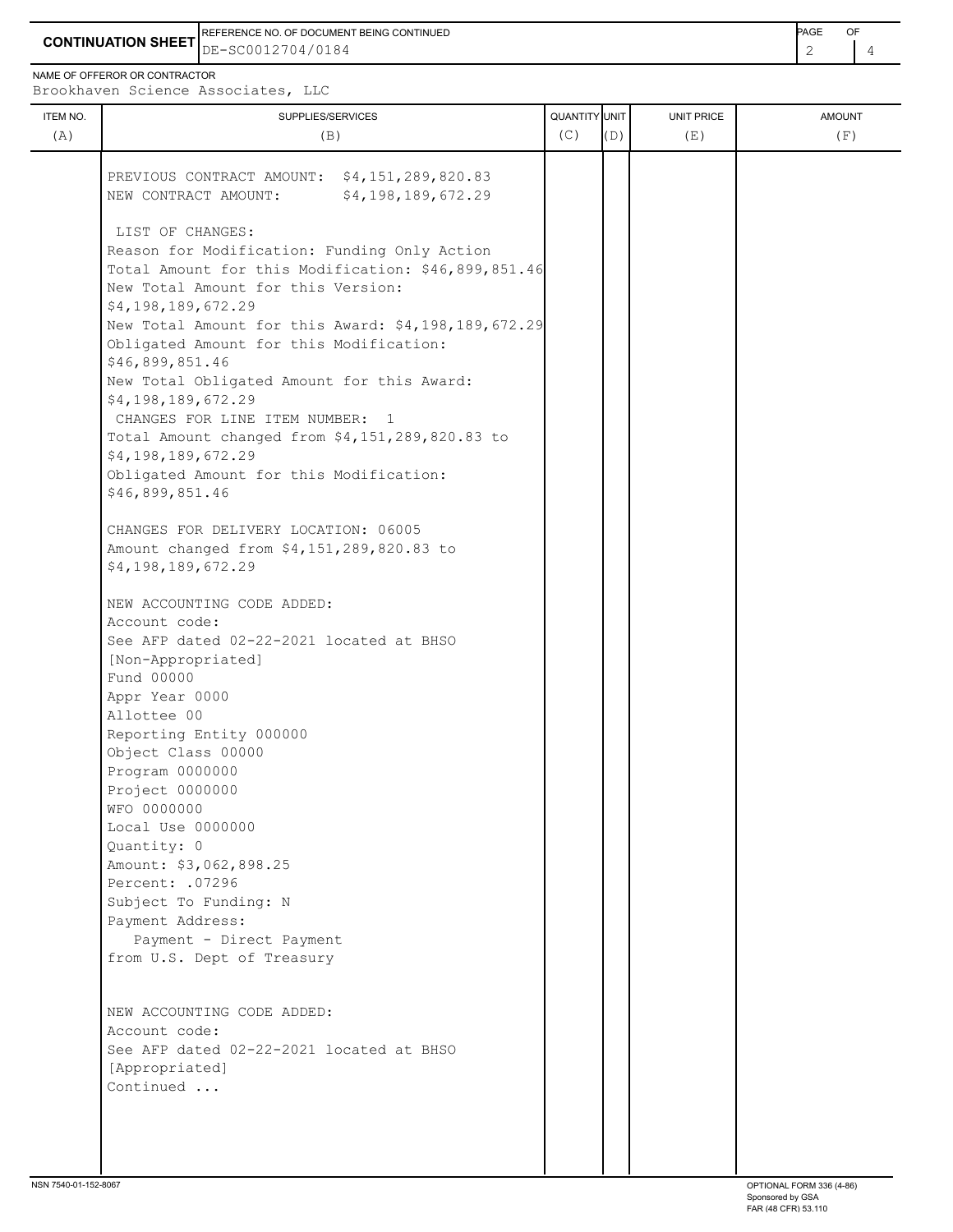**CONTINUATION SHEET** DE-SC0012704/0184 REFERENCE NO. OF DOCUMENT BEING CONTINUED **A CONTINUED PAGE OF PAGE OF PAGE OF PAGE** 

NAME OF OFFEROR OR CONTRACTOR

 Program 0000000 Project 0000000 WFO 0000000

Local Use 0000000

 Percent: 1.02831 Subject To Funding: N Payment Address:

Account code:

 Fund 00000 Appr Year 0000 Allottee 00

Amount: \$43,170,220.28

 Payment - Direct Payment from U.S. Dept of Treasury

See AFP dated 02-22-2021 located at BHSO

NEW ACCOUNTING CODE ADDED:

 Reporting Entity 000000 Object Class 00000 Program 0000000 Project 0000000 WFO 0000000

Local Use 0000000

 Amount: \$666,732.93 Percent: .01588

 Subject To Funding: N Payment Address:

 Payment - Direct Payment from U.S. Dept of Treasury

Quantity: 0

Quantity: 0

ITEM NO. ┃ SUPPLIES/SERVICES UNIT PRICE AMOUNT Brookhaven Science Associates, LLC (A)  $(B)$  (B)  $(C)$   $(D)$  (E)  $(E)$  (F) Fund 00000 Appr Year 0000 Allottee 00 Reporting Entity 000000 Object Class 00000

 Payment: Payment - Direct Payment from U.S. Dept of Treasury Period of Performance: 01/05/2015 to 01/04/2025

 Change Item 00001 to read as follows(amount shown is the total amount):

00001 FINANCIAL MODIFICATION TO ADD FUNDING TO THE  $\vert$  | | | 4,198,189,672.29 Continued ...